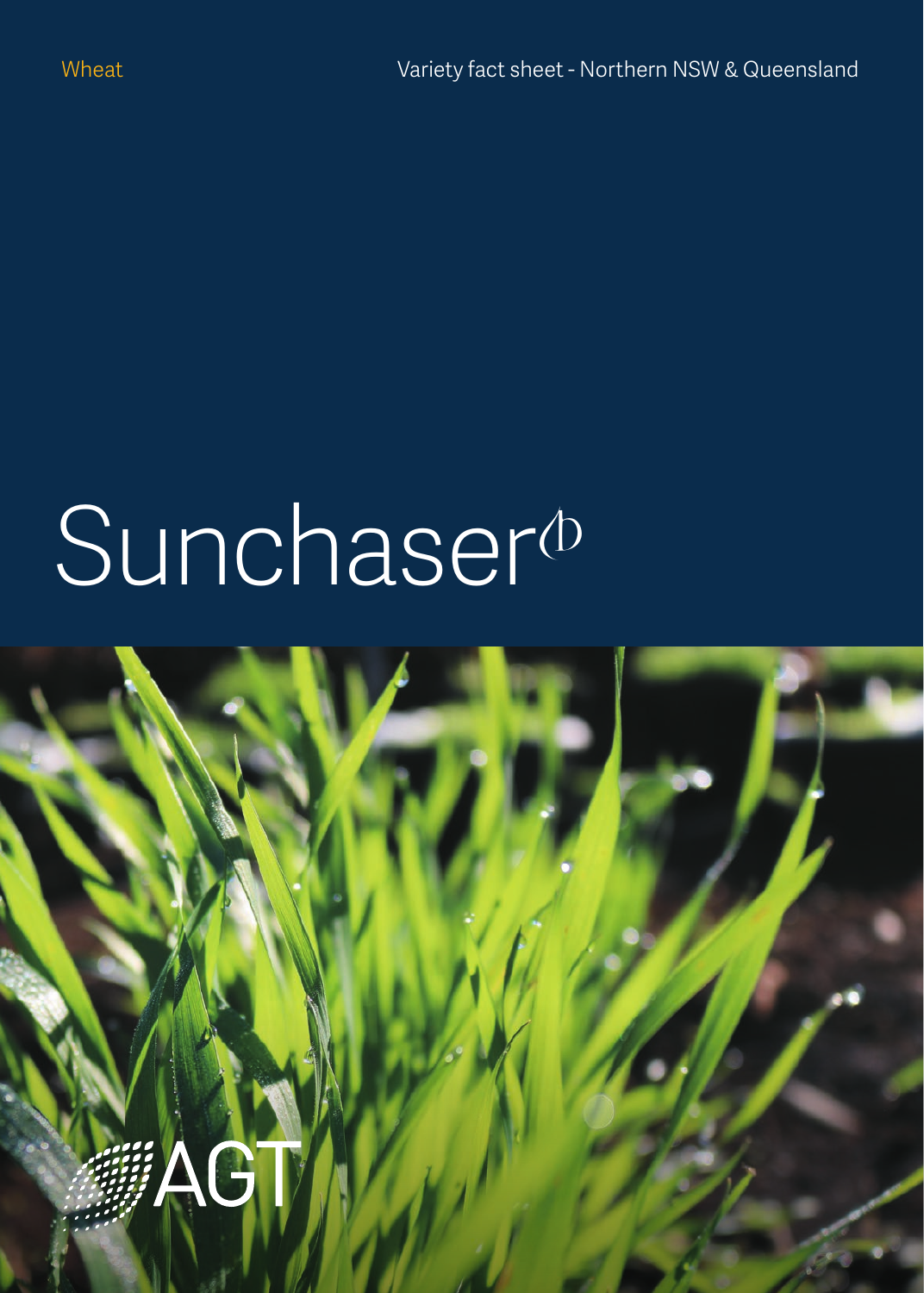## Variety snapshot

- A lower risk Suntop<sup>®</sup>, Reliant<sup>®</sup>  $\rightarrow$ and Spitfire<sup>®</sup> alternative
- Excellent grain size, reduced  $\geqslant$ levels of screenings
- Improved yield over Suntop<sup>®</sup>  $\mathcal Y$
- APH quality classification  $\mathbb{R}$
- Suited to the main season  $\mathbb{R}^2$ planting window
- Slightly faster maturity than  $\mathbb{\mathcal{V}}$ Suntop<sup>®</sup> and Reliant<sup>®</sup>
- Improved level of crown rot  $\mathcal{P}$ resistance over Suntop $\Phi$
- Moderately long coleoptile⋟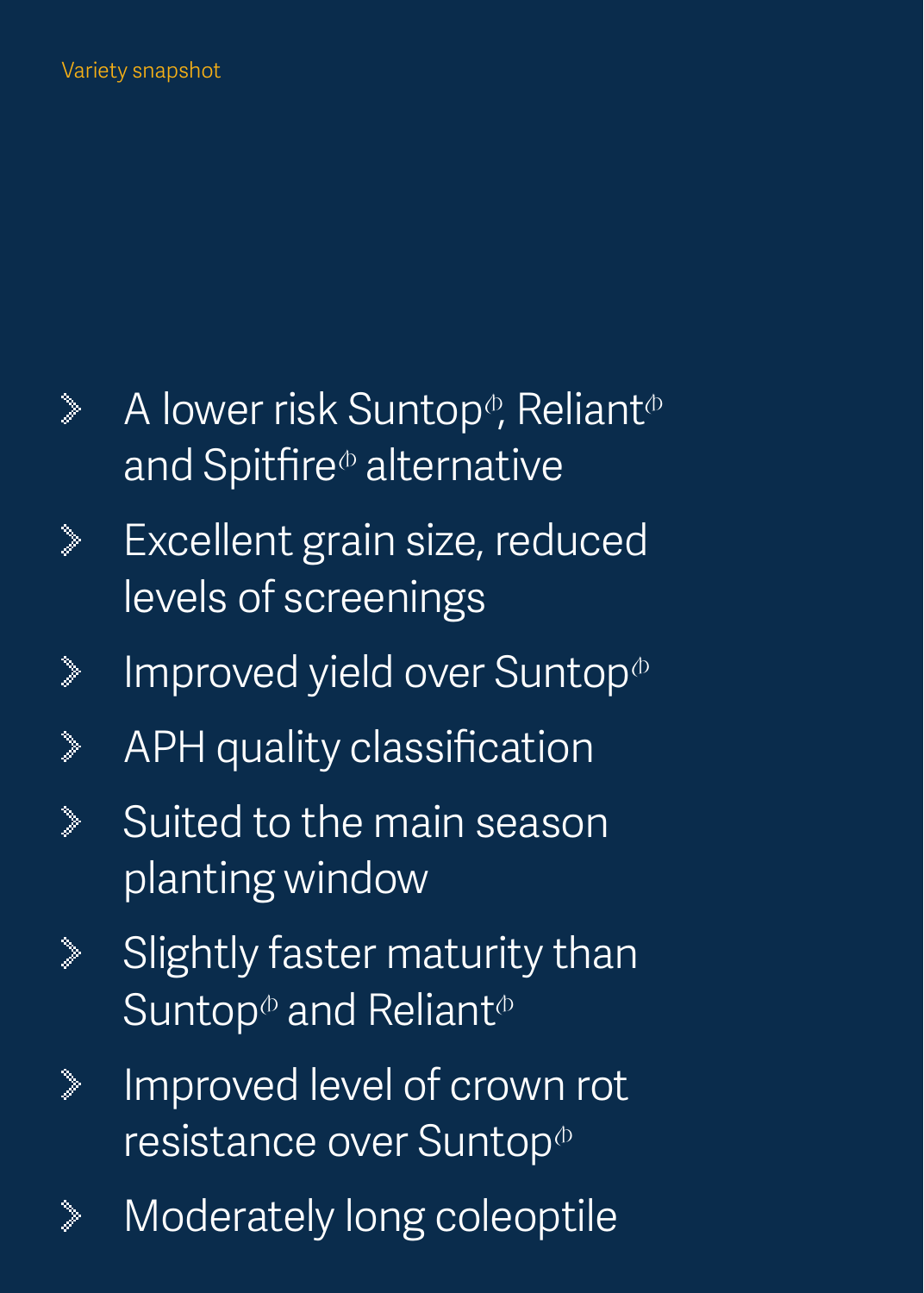#### Breeder's comments

Since its release. Suntop<sup>®</sup> has become one of the dominant wheat varieties for main season planting in the Northern region due to a combination of high and consistent yield, wide adaptation, and tolerance to sodic soils. However, grower experience has shown that in drier/sharper finishes to the season, Suntop $\Phi$  can express higher than acceptable levels of screenings.

One of our major breeding objectives has been to improve Suntop's<sup>®</sup> grain size and disease resistance package whilst retaining its very wide adaptation, yield and agronomic suitability for the Northern growing region. We believe that we have realised that goal with Sunchaser<sup>®</sup>.

Sunchaser<sup>®</sup> (tested as SUN843E) may be viewed as a 'safer Suntop<sup>'®</sup>, offering not only a yield improvement but most importantly a much lower risk of screenings. Elevated levels of screenings is a major factor contributing to downgrades at point of sale. Therefore this feature of Sunchaser<sup>®</sup> has the potential to improve grower's profitability over Suntop<sup>®</sup>, among other varieties.

As a Reliant<sup>®</sup> alternative, Sunchaser® has produced similar vields (particularly in northern NSW), improved grain size and a longer coleoptile. Compared to Spitfire<sup>®</sup>, Sunchaser $<sup>o</sup>$  has demonstrated much higher grain yield, and also with lower risk of</sup> screenings and a longer coleoptile.

Sunchaser $^{\omega}$  fits the main season sowing window in Northern growing regions, with a maturity slightly quicker than Suntop<sup>®</sup> and Reliant<sup>®</sup>, and a little slower than Spitfire®.

## Seed Availability

Commercial quantities of Sunchaser $^{\circ}$ will be available through AGT Affiliates, or your local retailer. Please consult the AGT website for AGT Affiliate contact details.

Sunchaser $^{\circ}$  will be able to be traded between growers upon the completion of a License Agreement as part of AGT's Seed Sharing™ Initiative.

## PBR and EPR

Sunchaser<sup>®</sup> will be protected by Plant Breeders Rights (PBR) and all production (except seed saved for planting) will be liable to an End Point Royalty (EPR), which funds future plant breeding. Sunchaser<sup>®</sup> growers will be subject to a Growers License Agreement that acknowledges that an EPR of \$3.50/tonne + GST has to be paid on all production other than seed saved for planting.

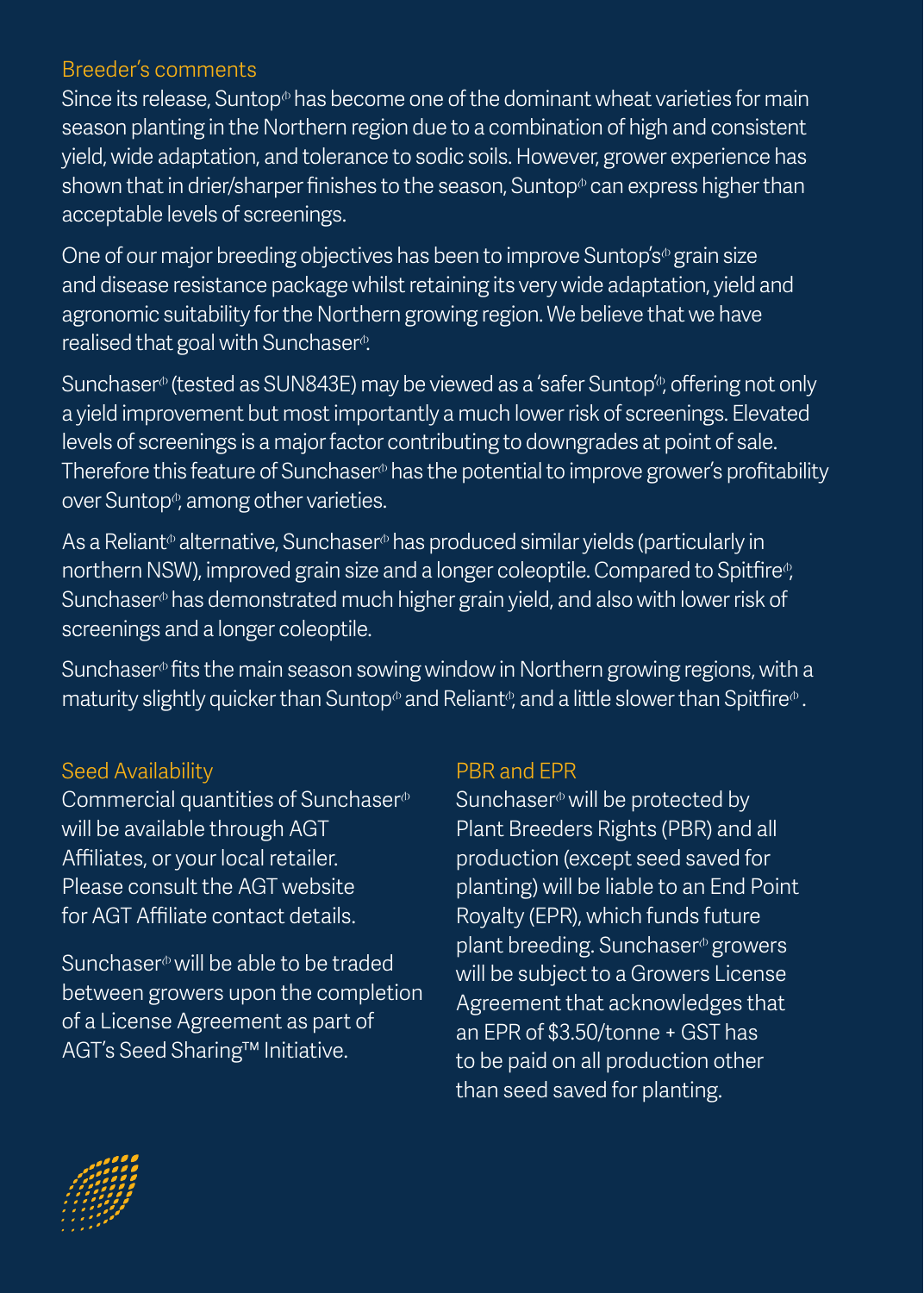#### Yield

Across the Northern region, Sunchaser $<sup>°</sup>$  has displayed a yield improvement over</sup> Suntop<sup>®</sup> (Figure 1), while performing competitively with Reliant<sup>®</sup> (Table 1).

# *Figure 1 MAIN SEASON TRIALS: Predicted yield of Sunchaser<sup>®</sup> versus Suntop<sup>®</sup> across northern NSW/QLD environments*



Source / NVT long term MET analysis, MAIN SEASON TRIAL SERIES 2014-2018 \* Yield prediction based on one year of data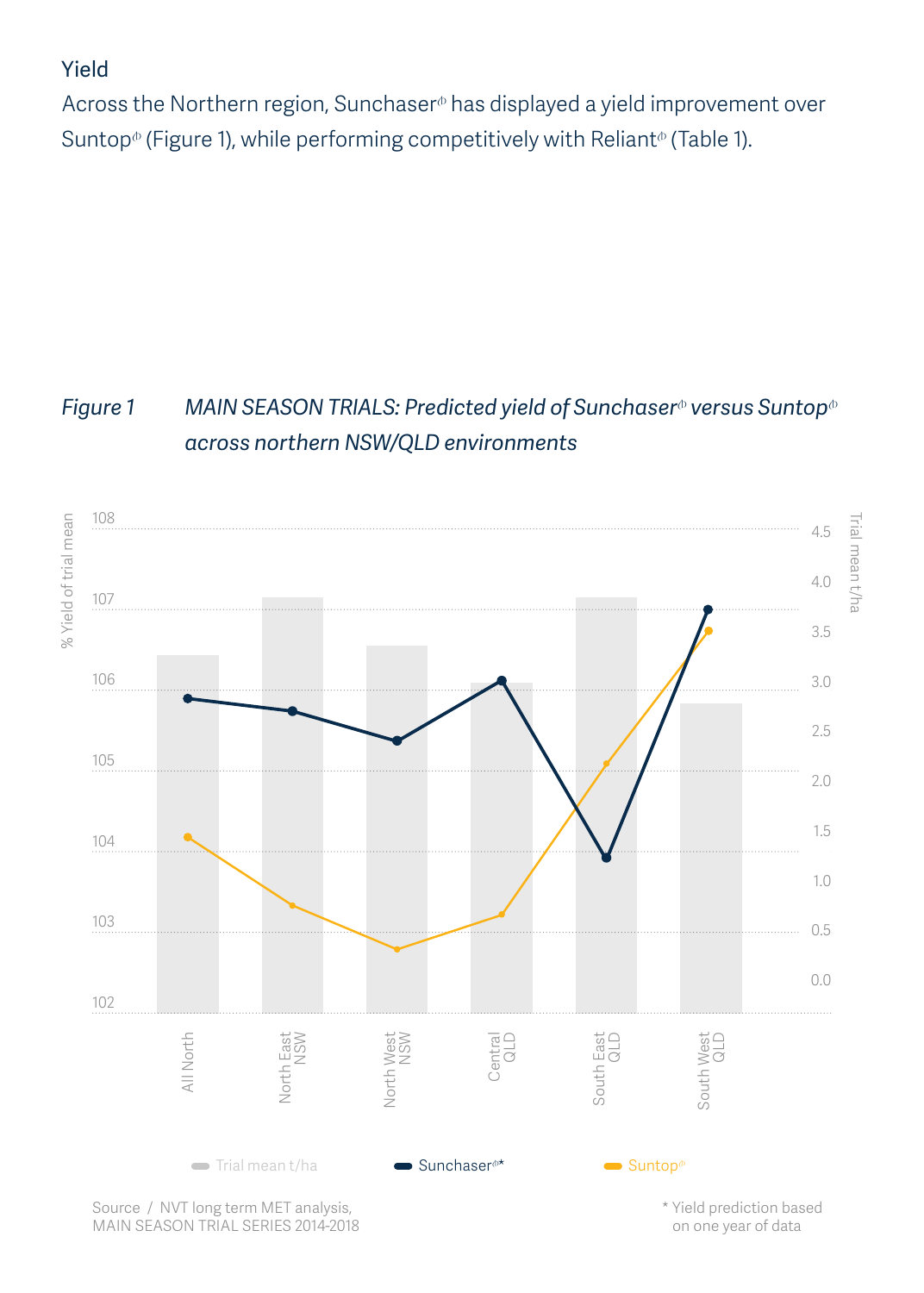## Physical Grain Quality

Over three years of testing, Sunchaser<sup>®</sup> has produced grain with lower screenings levels than its main competitors, Suntop<sup>®</sup>, Reliant<sup>®</sup> and Spitfire<sup>®</sup> (Figure 2). Most importantly, screenings levels of Sunchaser<sup>®</sup> have consistently been 2% lower than Suntop<sup>®</sup>, from low to high screenings risk situations.

We believe that Sunchaser's<sup>®</sup> ability to maintain grain size over a wide set of conditions is one of its most important features and contributes highly to its value proposition for Northern grain growers.

#### *Figure 2 SCREENINGS of Sunchaser*~ *versus comparators*



Source / NVT (10 sites) and AGT (11 sites) MAIN SEASON TRIALS 2016-2018 (Northern NSW/QLD sites)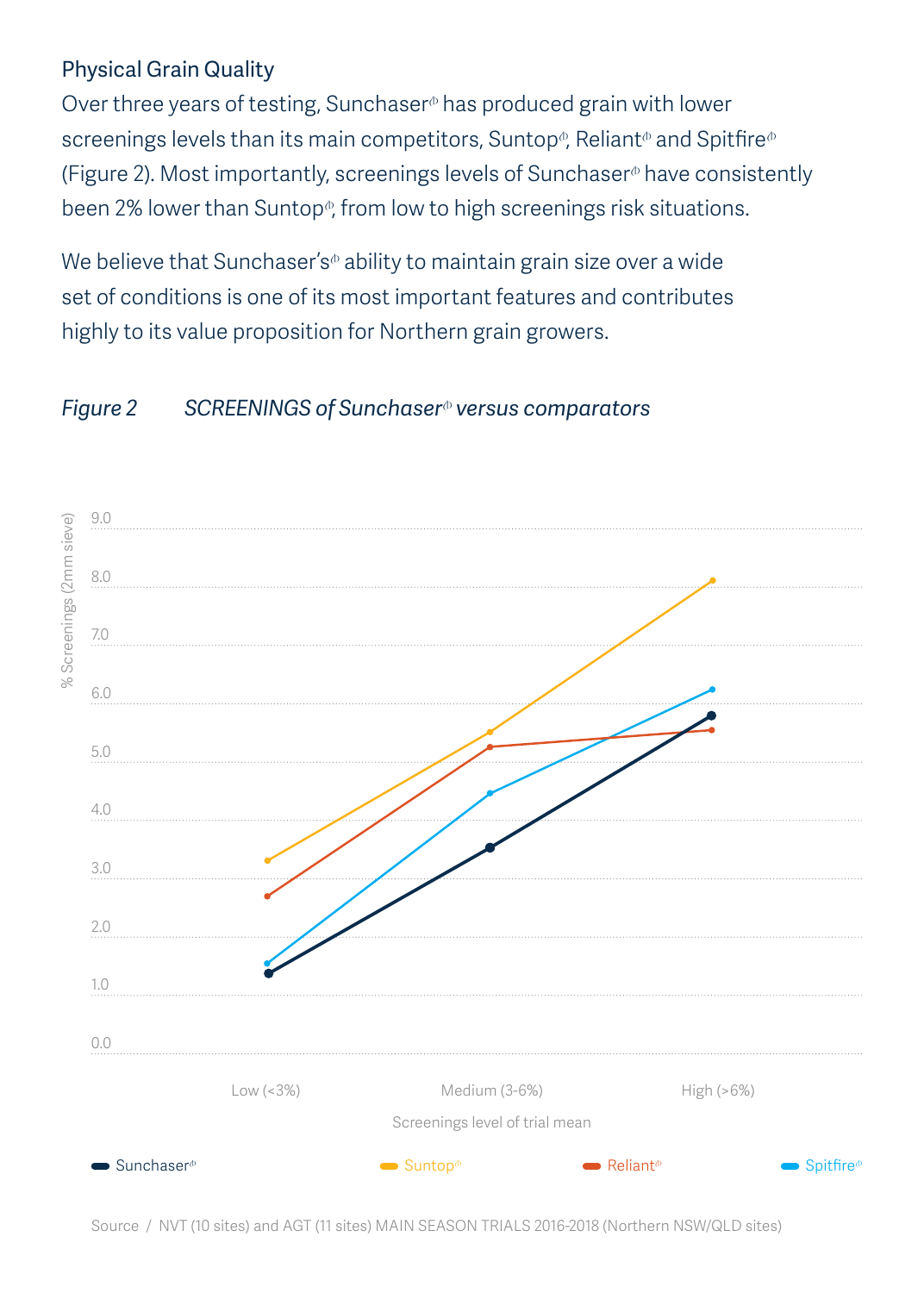# Coleoptile Length

Three years of testing has shown that Sunchaser $\phi$  has a longer coleoptile than Suntop<sup>®</sup>, Spitfire<sup>®</sup> and Reliant<sup>®</sup> (Figure 3). In a region where moisture seeking planting is a regular occurrence, the longer coleoptile of Sunchaser<sup>®</sup> should be valued by growers.

## *Figure 3 COLEOPTILE LENGTH of Sunchaser<sup>®</sup> versus comparators*



Source / AGT coleoptile length experiments, Wagga 2017-2019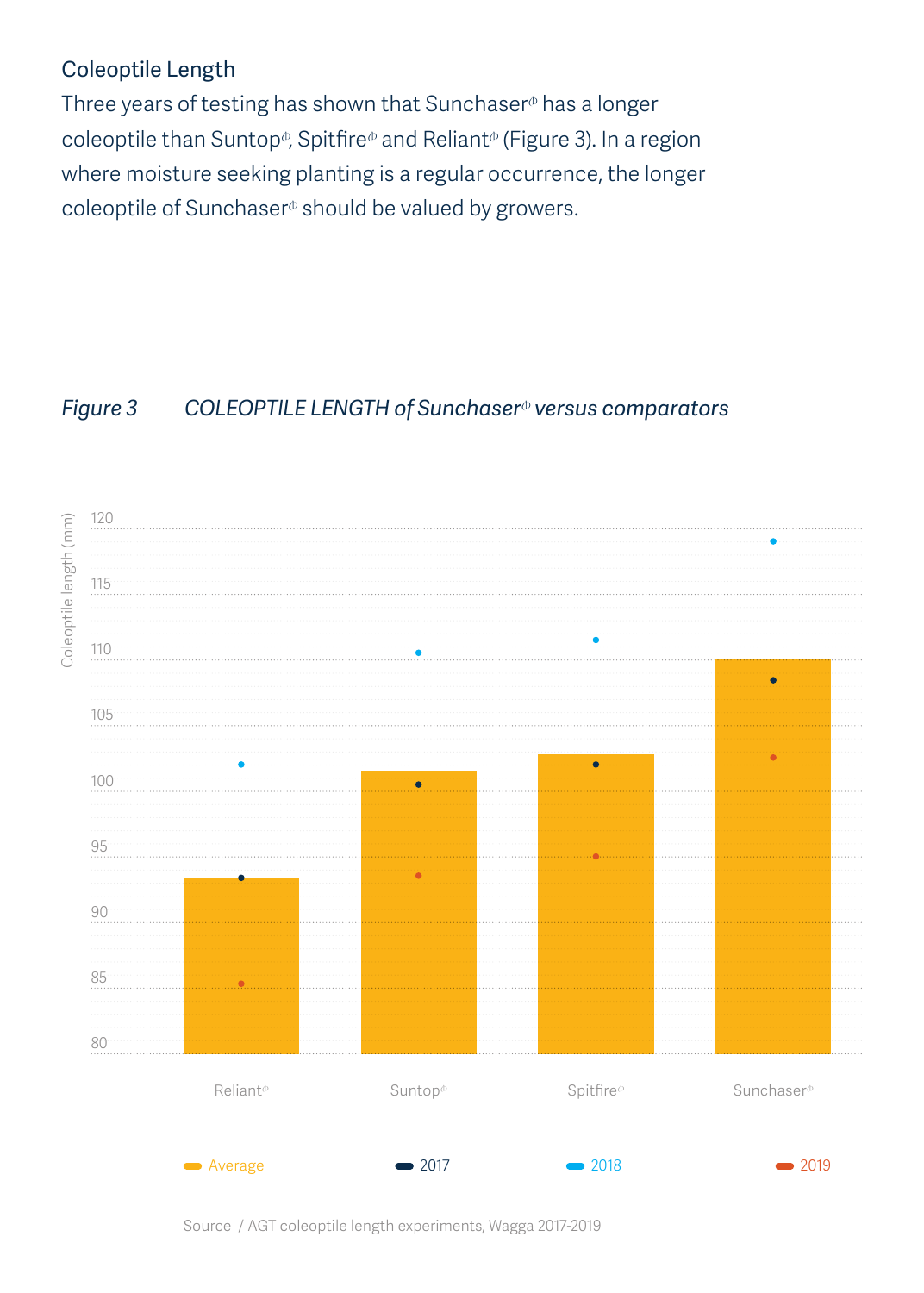#### Disease Resistance & Agronomics

Sunchaser<sup>®</sup> offers an improved disease resistance package against major comparator Suntop<sup>®</sup>, with greater levels of resistance against stem rust, leaf rust, yellow leaf spot and crown rot.

#### *Figure 4 Disease resistance ratings for Sunchaser*<sup>®</sup> versus Suntop<sup>®</sup>



# *Table 1 Variety comparisons*

|                              | Sunchaser <sup>®*</sup> | Suntop <sup>®</sup> | Reliant <sup>®</sup> | Spitfire <sup>®</sup> |
|------------------------------|-------------------------|---------------------|----------------------|-----------------------|
| Quality Classification       | APH                     | <b>APH</b>          | APH                  | APH                   |
| <b>Stem Rust</b>             | <b>MR</b>               | <b>MRMS</b>         | R                    | <b>MR</b>             |
| <b>Stripe Rust</b>           | <b>MRMS</b>             | <b>MRMS</b>         | <b>MR</b>            | <b>MR</b>             |
| Leaf Rust                    | R                       | <b>MRMS</b>         | <b>MR</b>            | <b>MSS</b>            |
| Yellow Leaf Spot             | <b>MS</b>               | <b>MSS</b>          | S                    | S                     |
| Crown Rot (resistance)       | <b>MS</b>               | <b>MSS</b>          | MS.                  | MS                    |
| RLN (P. thornei) Tolerance   | <b>MT</b>               | <b>TMT</b>          | TMT                  | MTMI                  |
| Northern NSW Yield (3.6t/ha) | 106                     | 103                 | 106                  | 95                    |
| Southern QLD Yield (3.1t/ha) | 106                     | 106                 | 110                  | 95                    |
| Central QLD Yield (3.1t/ha)  | 106                     | 103                 | 106                  | 94                    |

- R Resistant MR Moderately Resistant MS Moderately Susceptible
- S Susceptible
- VS Very Susceptible
- T Tolerant
- MT Moderately Tolerant
- MI Moderately Intolerant
- I Intolerant
- VI Very Intolerant
- \* Provisional ratings
- Source / NVT and AGT data